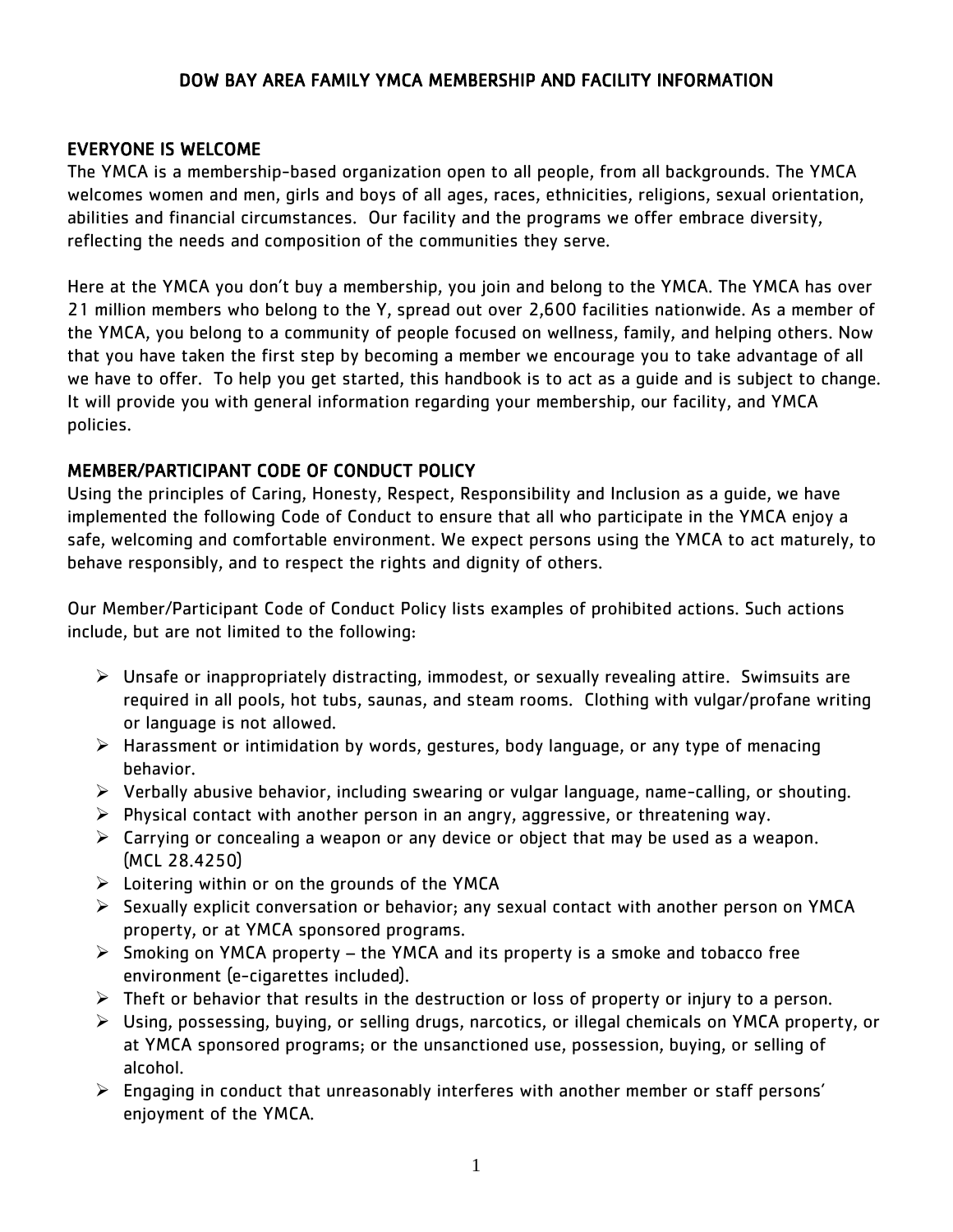In order to be able to carry out these policies, we ask that members and participants identify themselves to staff when asked. Adherence to the YMCA Code of Conduct Policy is essential. Failure to follow this code of conduct will result in disciplinary actions, which may include immediate eviction from the premises, loss of privileges, suspension or expulsion. The YMCA may contact police or other authorities for assistance or to take appropriate legal action. The CEO, or other authorized representative in his/her discretion, will determine whether a violation of the YMCA Member/Participant Code of Conduct has occurred.

Members and participants are encouraged to take responsibility for their personal comfort and safety by asking any person whose behavior threatens their comfort or unreasonably interferes with their enjoyment of the YMCA to refrain from such behavior. Anyone who feels uncomfortable in confronting a person directly is encouraged to report issues or concerns to the attention of the YMCA Staff, who are always ready to be of assistance. Members and participants are also asked to bring to the attention of the CEO any issues or concerns they have which apply to the staff of the Dow Bay Area Family YMCA. Every effort will be made to ensure that reports are investigated and resolved promptly and effectively.

### MEMBER COMPLAINT AND GRIEVANCE PROCEDURE

- Member Complaint For the purpose of this policy, a complaint is an expression of dissatisfaction with the operation of the YMCA and its programs and services. A complaint may be directed verbally or in writing to YMCA staff. All complaints will be directed to the management staff member responsible for resolving the issue. If the complaint is not successfully resolved, the issue should be directed to the CEO who shall have final authority for resolving the issue. In complaints involving the CEO, the final authority shall rest with the Board of Directors.
- Member Grievance For the purpose of this policy, a grievance is a complaint or conflict over the implementation or interpretation of an approved YMCA policy, procedure, or practice. Any grievance must begin with the management staff member responsible for the policy, procedure, or practice. If not successfully resolved, the grievance may be appealed through the chain-of-command with the final authority resting with the CEO. All grievances must be made in writing within thirty days (30) of the alleged violations. In grievances involving the CEO, the final authority shall rest with the Board of Directors.

### MEMBERSHIP CATEGORIES

Your membership dues represent your share of the total operational costs and are not based on use by facility usage. Members agree to a one-year commitment, and dues may be paid in full for one year or by using the YMCA monthly bank draft plan. Only members in good standing are allowed privileges of membership. Membership dues are not refundable.

1. Full Privilege Memberships - Any person, who fills out a membership application, subscribes to the statement of mission, agrees to the annual commitment, pays membership dues as agreed upon at time of application and participates in the Association through its activities, services and/or financial support. Full privilege members shall have unlimited access to the YMCA facility during hours of operation, except where specific guidelines are in effect, providing their membership remains in good standing.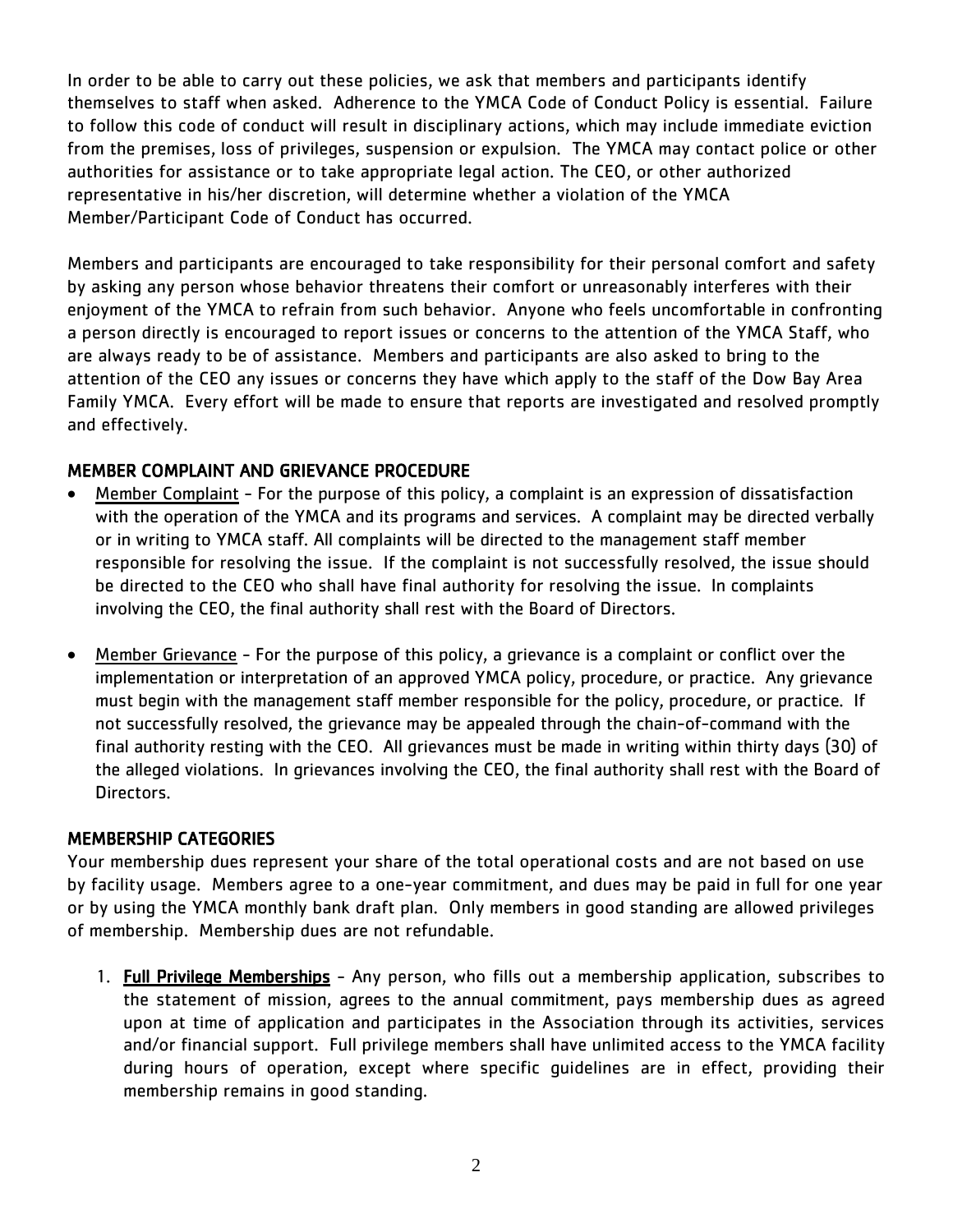- $\triangleright$  Youth:  $\triangleright$  Youth:  $\triangleright$  Youth:  $\triangleright$  17 years of age or younger. Subject to facility age guidelines, and must be under direct supervision of an adult if under the age of 13.
- Young Adult: 18 to 26 years of age
- Adult: 27 years of age or older
- $\geq$  Senior Citizen: 65 years of age and older
- $\triangleright$  Household Membership: One or two adults and their dependent children living in the same Household. At the time of registration, all family members must be shown on the membership application, with complete information. For children 18 years old and up, proof of dependency or full-time college schedules will be required.

## FINANCIAL ASSISTANCE PROGRAM

The YMCA is a 501 (c)(3) charitable, non-profit organization, which relies on community support and donations to provide financial assistance for those in need and to establish or improve YMCA facilities. Gifts to the YMCA are always welcomed.

# MEMBERSHIP PAYMENT PLANS

Individuals may join the YMCA using one of the following payment plans. All new memberships are granted only with a one-year commitment from the beginning date of the membership:

- 1. Electronic Funds Transfer (EFT) Payment Plan Members pay their membership fees utilizing the EFT payment plan. Monthly membership dues are automatically transferred from the member's checking or savings account or through a credit (MasterCard, Discover or VISA) or debit card to the YMCA on a monthly basis. After one year from the date of agreement, members utilizing the EFT plan may terminate their membership anytime with 14 days written notice before their next scheduled draft day. Members must be in good standing before termination.
- 2. Annual Membership Payment Plan Members may pay their membership fees on an annual basis at twelve times the monthly membership fee. Membership dues are not refundable.

## NEW MEMBER JOINING FEE

All new YMCA members are required to pay a new member joining-fee upon completion and submission of their YMCA membership application. Those who allow their membership to lapse for more than thirty (30) days are classified as new members and are therefore subject to pay the new member joining-fee upon enrollment. All new member joining-fees shall be equal to three (3) times the monthly membership rate for each membership category.

 The new member joining-fee may be reduced for financial assistance recipients at the YMCA's sole discretion.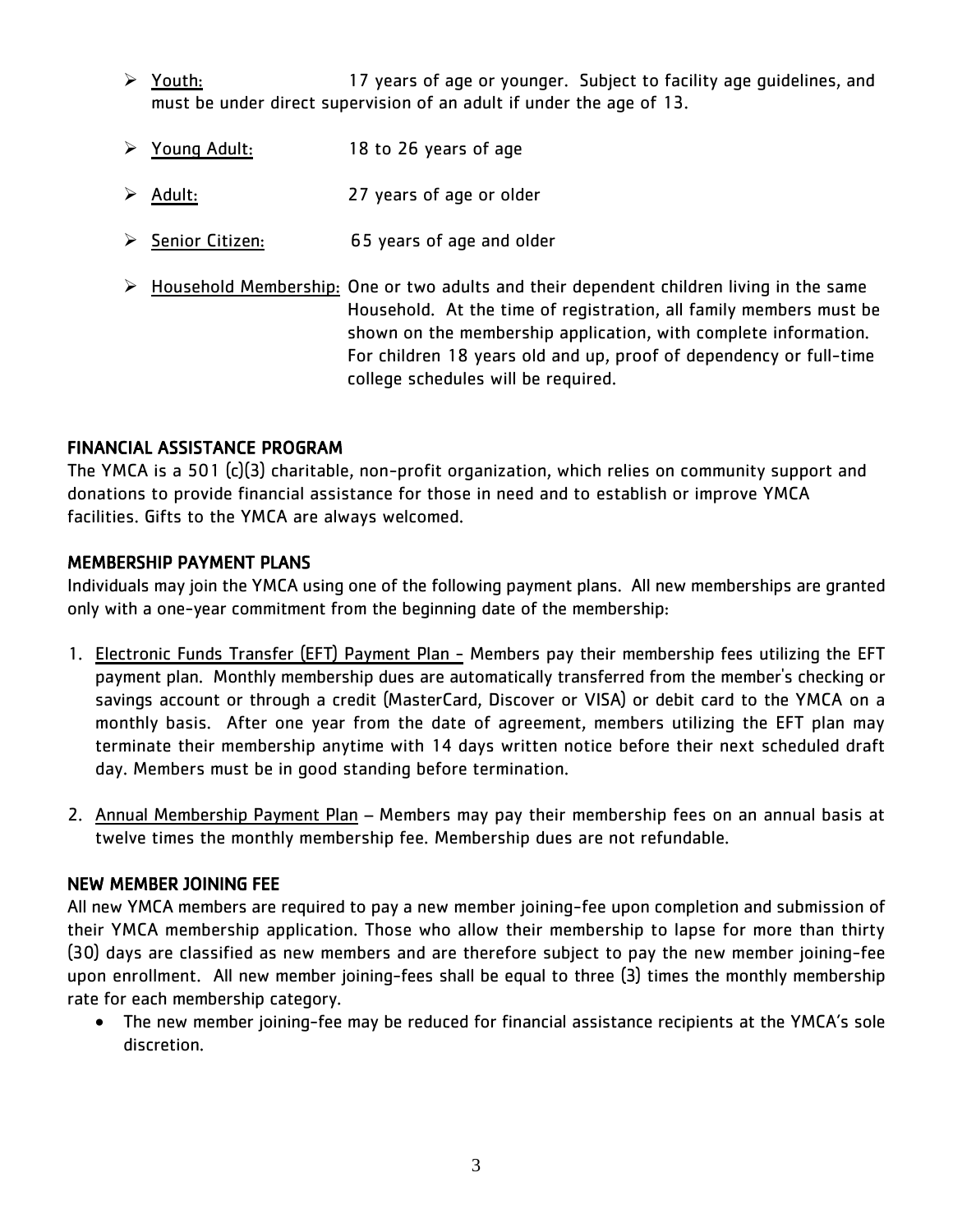### YMCA MEMBERSHIP SERVICES

### Locker rooms:

There are five locker rooms throughout the facility.

- 1. Men's Locker Room is to be used only by males 18 and older.
- 2. Women's Locker Room is to be used only by females 18 and older.
- 3. Girl's Locker Room is to be used by girls ages 13-17 only.
- 4. Boy's Locker Room is to be used by boys ages 13-17 only.
- 5. Family Locker Rooms are for families with kids under the age of 13 or for members who require assistance.

Being that the steam rooms and saunas are located in the men and women locker rooms anyone under the age of 18 is not allowed to use them. Swimsuits must be worn when at all times in steam rooms and saunas.

Lockers are available for day use by members and guests. Each member or guest must bring his or her own lock and remove it at the end of each visit. Items left overnight will be removed from the locker rooms and placed in the lost and found. Always secure belongings, as the YMCA is not responsible for lost or stolen items.

Locker Rentals – For half size lockers only. Bank draft members will be charged the monthly locker fee along with their regular monthly bank draft. Annual members will pay the locker fee in full coinciding with their commitment date. Email [cmindykowski@ymcabaycity.org](mailto:cmindykowski@ymcabaycity.org) for more information or stop by the Member Service Desk.

FEES: \$13 per month for monthly draft members.

\$156 per year for annual members.

### KidZone:

This service is provided for YMCA members and guests while they enjoy using the YMCA. For children ages 2 months through age 12 (older siblings considered), this service is available at scheduled times for YMCA members using the facility. Parents or guardians of children must remain in the building at all times. Please see the KidZone for policies and procedures.

FEES: KidZone is a free service for all YMCA household memberships \$3.00 per visit, per child for Adult, non-member program participants, daily guest pass users, or other facility users.

### GUEST PASSES

Individuals from the community may purchase a guest pass to the YMCA in the appropriate category. The YMCA reserves the right to limit the number of passes sold per day. Guests 16 years old and older must provide photo ID for guest past purchase. The daily fee charged is as follows:

| Youth (Ages 17 and under)                | \$8.00  |
|------------------------------------------|---------|
| Adult (Age 18 and over)                  | \$15.00 |
| Household (all that are attending reside |         |
| in the same household)                   | \$25.00 |

Revocation/Suspension – Membership at the Dow Bay Area Family YMCA is a privilege, not a right. Membership privileges may be suspended or revoked by the CEO or Membership Director. Length of suspension/ revocation is determined by the same authority. Any member whose membership has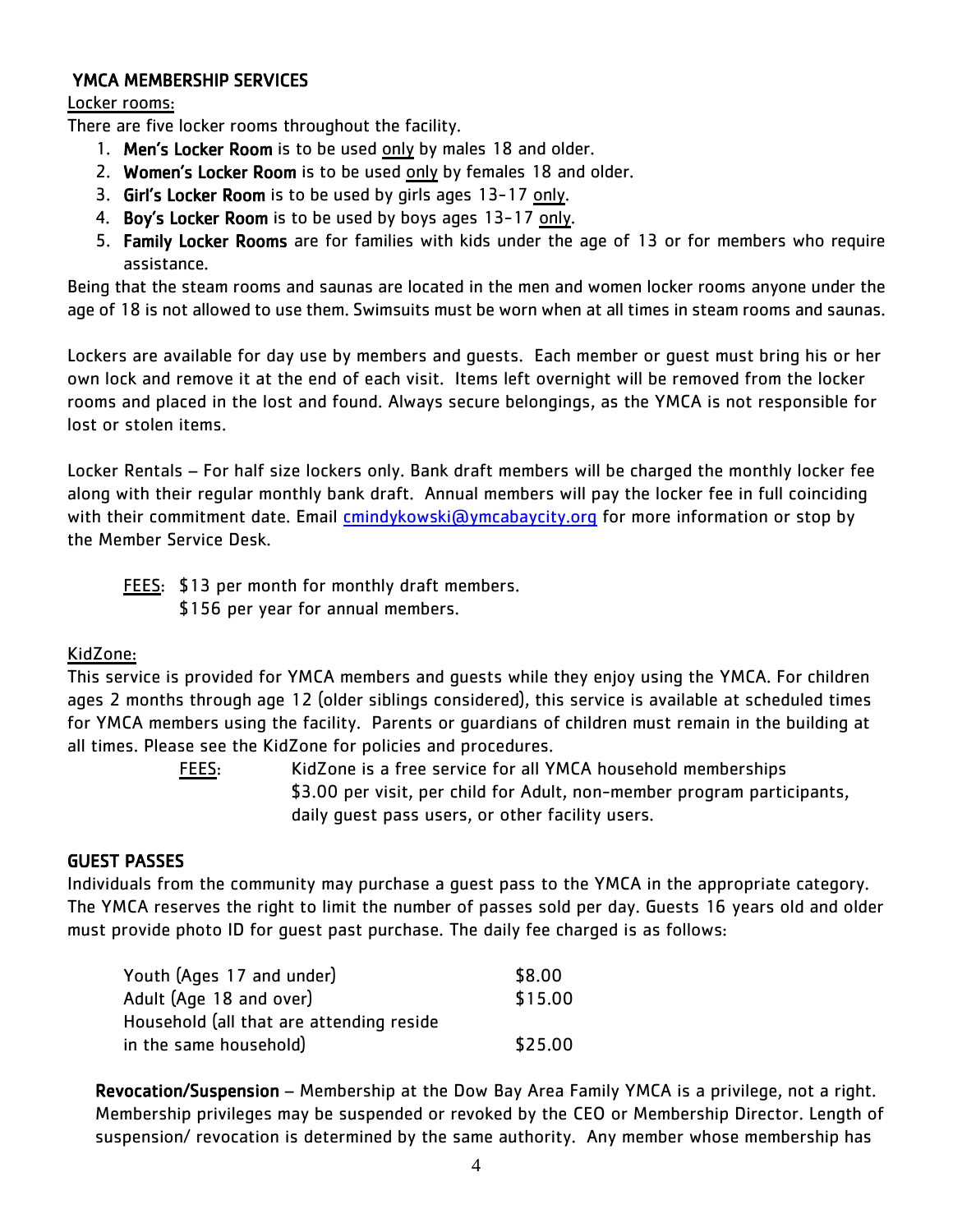been suspended or revoked may appeal to the Board of Directors. Program and membership fees are non-refundable for suspended memberships.

Active Military Service Personnel on temporary leave in the Great Lakes Bay Region may use the YMCA at no charge upon presentation of their military identification for the time limit of their leave. Passes will be given out by the Membership Director. Military service personnel stationed in the area are required to join the YMCA. See below for more information.

### SPECIAL MEMBERSHIP PRIVILEGE ARRANGEMENTS –

Armed Services Personnel – We understand that military families are under enormous strain. As a member of the YMCA, you and your family can spend quality time together and enjoy fun activities in a warm, supportive environment. It's also a place to meet other military families who can relate to your unique situation.

### Eligibility Requirements:

Title 10 personnel are eligible for a YMCA membership, including:

- Family members of deployed National Guard and Reservists
- Active Duty/Independent Duty personnel and their families
- Relocated spouse/dependent children of deployed Active Duty personnel

Note: The Relocated Spouse category supports families/spouse who relocate away from an installation/duty station while the active duty service member is deployed. All of the following criteria must be met:

- $\circ$  The service member is on active duty.
- $\circ$  The service member is DEPLOYED for a minimum of six months (on deployment orders— NOT unaccompanied orders, NOT geographic bachelors).
- $\circ$  The spouse has relocated away from the military installation where the service member is assigned (most often, back home near family)
- Wounded service members assigned to a Community Based Warrior in Transition Unit (CBWTU)

## Armed Services Membership Process:

- 1. Go to<https://www.asymca.org/ymca-dod-military-outreach-initiative> to determine eligibility.
- 2. Complete application.
- 3. Email application to your Military Component Approving Official (MCAO) address (on application form).
- 4. MCAO will contact the YMCA for membership.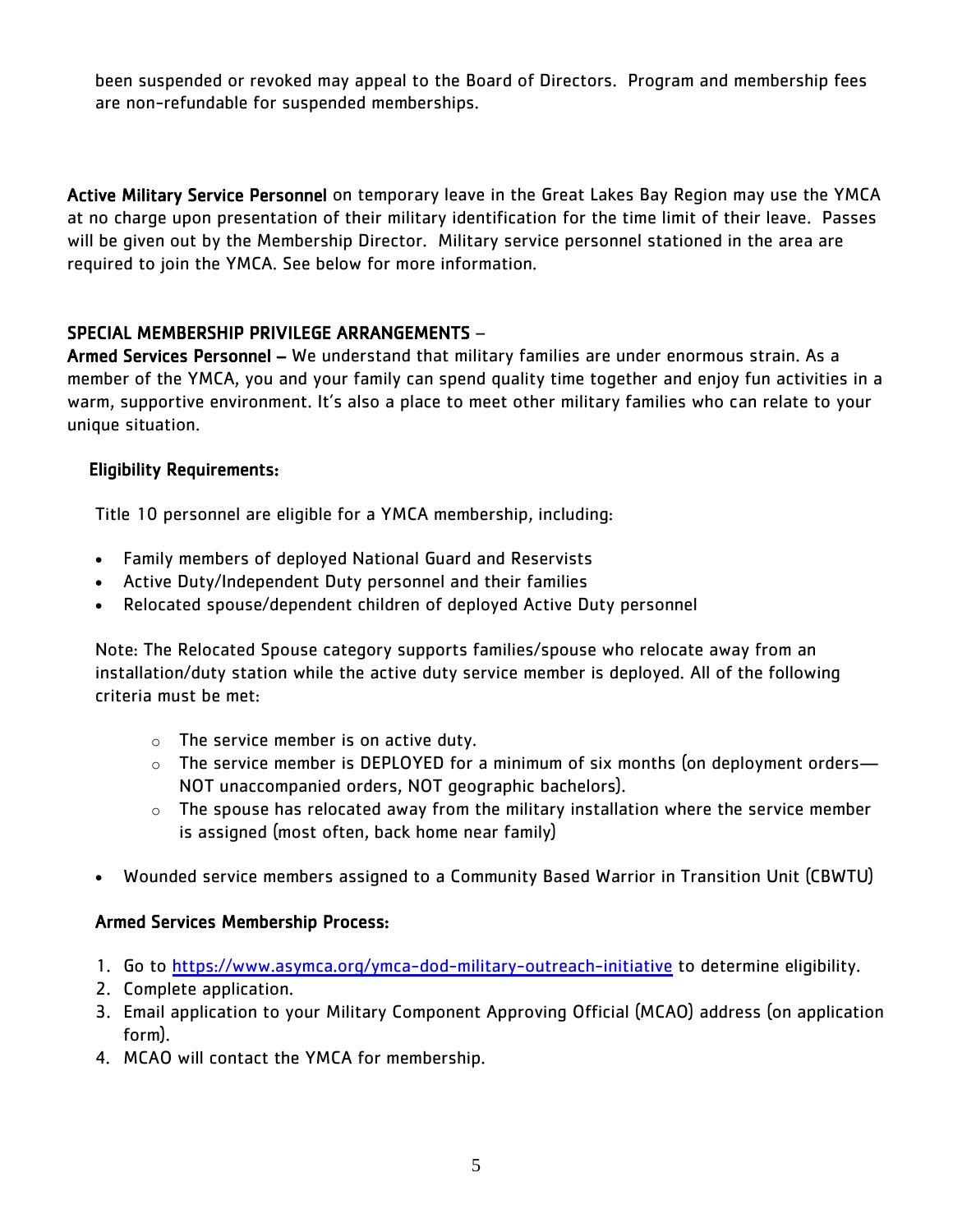Fill out and bring your eligibility form, Military ID and any other required documentation (usually, your Deployment Orders or Military Service Headquarters approval letter) to a participating YMCA for verification. Please do not leave copies of these documents at the YMCA.

Summer Membership – A short-term summer membership program will be available for adults and households for 90 days from May through the end of August. A summer membership may be converted to a full year's membership with credit for a portion of the summer fee. There are no refunds of the summer membership.

"On Hold" Memberships – After the initial year commitment has been fulfilled, any Adult, Young Adult, or Household member may put their membership on hold. The YMCA will place the membership on hold for no less than 1 month and no greater than 6 months in a consecutive period, once per calendar year. Members will be charged a fee of \$15 for an Adult and Young Adult membership and \$25 for a Household each month the membership is on hold. The Membership Director must approve all holds at least 14 days prior to your draft date.

Medical Hold – Cases of serious illness substantiated by a physician's statement with start date of illness or injury, will allow for the membership to be placed on hold without charge for a period of 1 month to 6 months. The Membership Director must give approval. If the membership is still under annual commitment agreement, member must complete the annual commitment after they resume from the hold agreement. A Medical Hold form must be filled out signed by the physician.

Transfer of Membership from Other Associations – Membership are not transferrable, however, if a member from another YMCA across the US wishes to join the Dow Bay Area Family YMCA, they may do so and pay no joining fee. A letter of good standing from their YMCA is required.

## REFUND AND CREDIT POLICY

- 1. YMCA membership fees are non-refundable and non-transferable to another individual under any circumstance.
- 2. Members must complete a Membership Termination Form 14 days prior to their scheduled monthly draft date.
- 3. Program fees are non-refundable except under the following conditions:
	- Programs cancelled by the YMCA will be fully refundable.
	- In the case of medical emergencies, a credit will be issued for the remaining balance of class fees. A written request must be submitted with a doctor's note.

## NON-SUFFICIENT FUNDS

There is a \$25 service fee on all NSF (Non-Sufficient Funds) checks/bank drafts/credit cards plus the bank fee charged to the YMCA.

### **WAIVERS**

All new members must sign a general liability release and waiver of claims form when joining.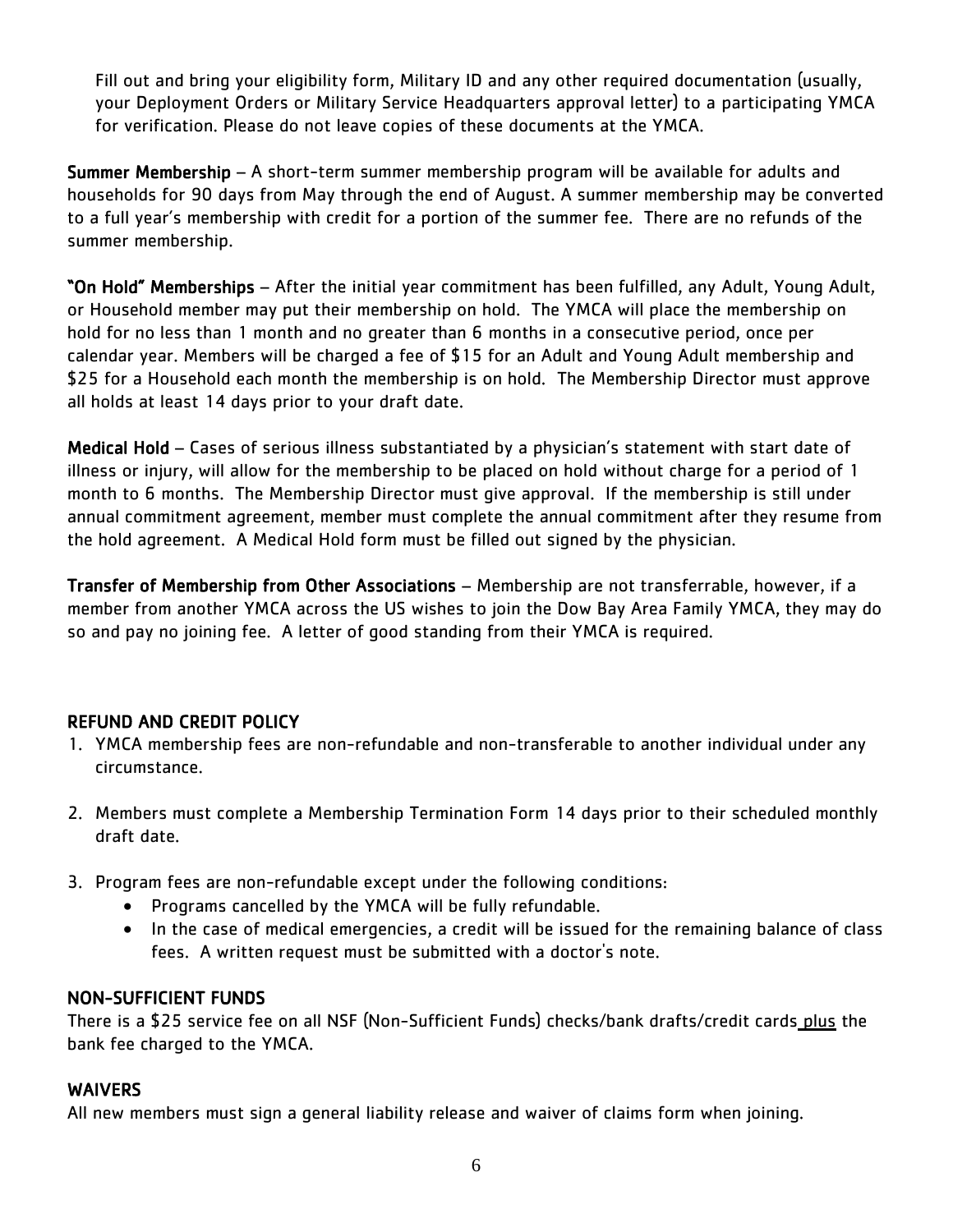- 1. Individuals ages 16 and over using a guest pass at the YMCA must present government issued picture identification and sign a waiver and Release of Liability Form. If the individual is a minor, a parent/guardian must be present to sign the Release of Liability form.
- 2. A Waiver and Release of Liability Form must be signed prior to participation in the following YMCA activities:
	- **•** Fitness Classes
	- Personal Training Program
	- Any program deemed necessary by the Dow Bay Area Family YMCA

# CONDITIONS OF MEMBERSHIP

- 1. Membership ID & Access Cards Your YMCA membership card is a passport to all the benefits of membership. It verifies your agreement to abide by the rules and policies of the Dow Bay Area Family YMCA. Cards are nontransferable and remain the property of the Dow Bay Area Family YMCA. You are expected to present your membership card at the Membership Service Desk each time you enter the facility and when registering for programs. The membership card may also be presented to borrow equipment while in the YMCA. For our members' safety, a photo taken by our Member Service staff is required to obtain a membership card. Membership card is also available via the YMCA mobile app. Replacement cards are \$5 each.
- 2. Name/Address Change If your name, address or phone number changes, please let the membership department know immediately. This will ensure you get our important mailings and, in the event of an emergency, it will save valuable time in obtaining assistance for you.
- 3. Change of Account If you need to change your membership status due to birth/death/divorce or any information about your account, please fill out the proper forms at the Membership Service Desk.
- 4. Cancellation of Membership Memberships will remain active for one year following the date of the signed agreement. After the year agreement has been completed, the membership may be cancelled by completing a Membership Termination form and should be accompanied by the membership card. Memberships paid on the draft or debit system agree to submit to the YMCA a Membership Termination Form 14-days prior to cancellation, to ensure proper procedures occur with the member's financial institution. Only accounts in good standing can be terminated.
- 5. Re-Joining: When a member renews a membership after 30 days of termination, a person shall be subject to new member joining fees.
- 6. Revocation/Suspension Membership at the Dow Bay Area Family YMCA is a privilege, not a right. Membership privileges may be suspended or revoked by the CEO or Membership Director. Length of suspension/ revocation is determined by the same authority. Any member whose membership has been suspended or revoked may appeal to the Board of Directors. Program and membership fees are non-refundable for suspended memberships.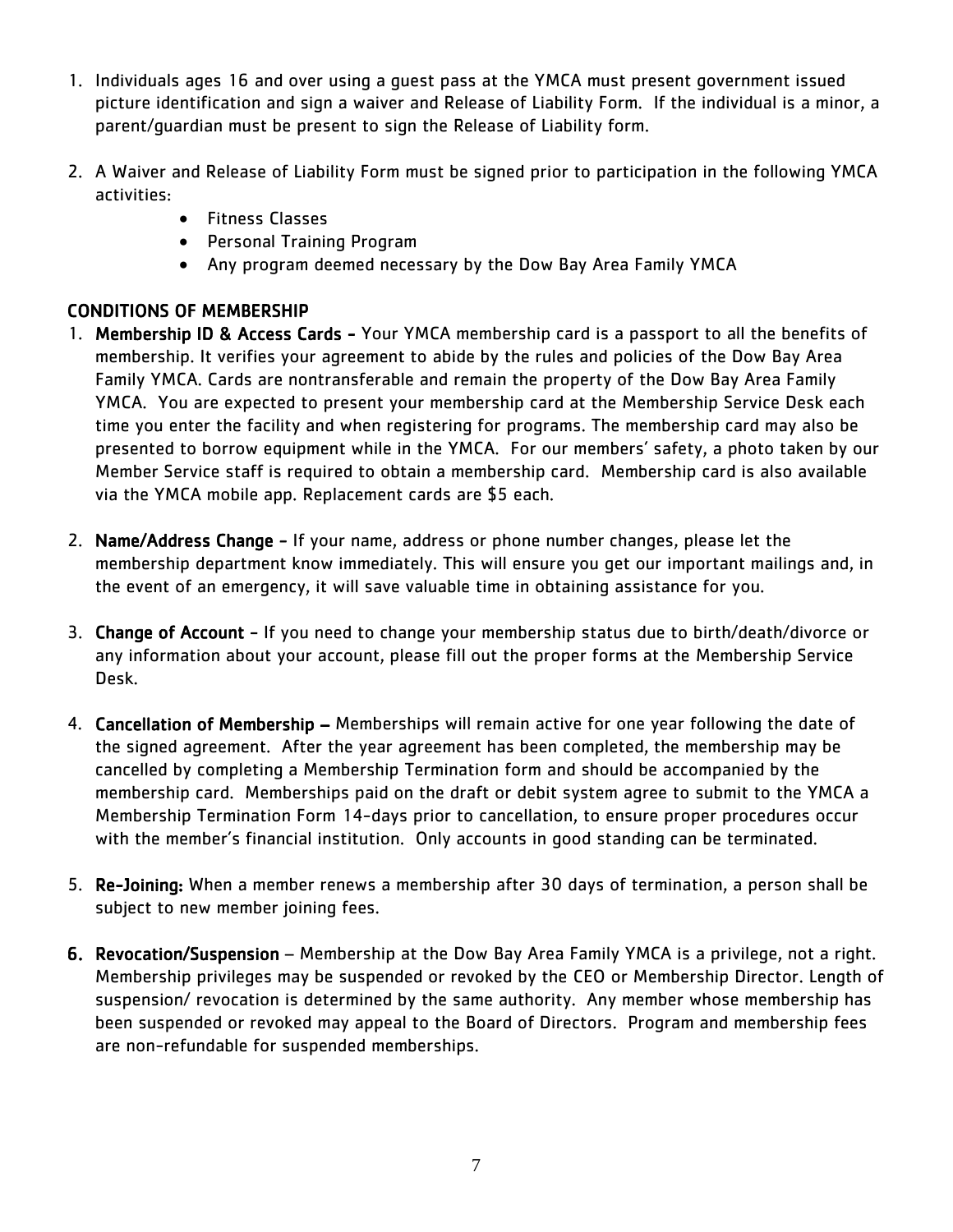#### FINANCIAL ASSISTANCE

At the Dow Bay Area Family YMCA, no one is denied membership or access to programs due to the inability to pay. The YMCA maintains a generous financial assistance program for those in need. Applications are available at the Membership Service Desk and must be completed entirely.

The amount of assistance is based on the pool of resources that is contributed by individuals, families, organizations and businesses within our community and grants that are awarded by governmental agencies. Financial assistance can only be granted to the extent that it can be funded. All assistance is available based on demonstrated need without regard to race, color, religion, sex, national origin, age, or physical or mental handicap. Assistance is awarded on a sliding fee scale. Financial Assistance determinations are based on household gross income and household size. Extenuating circumstances may be considered.

#### Eligibility Requirements:

- 1. Applicant must live or work in the YMCA service area.
- 2. Financial assistance can be granted for one session of a program or for up to one year's membership.
- 3. Financial assistance for Child Care and/or Summer Camp is awarded based on the needs of the family. We may ask that you first attempt to secure assistance through the MI Department of Human Services.
- 4. Financial assistance applicants can only receive financial assistance for either Membership, Childcare, or Programs. They may not use FA for more than one of those items.

#### When completing this application, please:

- 1. Provide the following proof of income for all members of the household (two most recent paystubs, most recent federal income tax return, Unemployment, Disability, SSI or Workers Comp Benefit Statement). The YMCA may request additional documentation.
- 2. Turn in the application to the YMCA. Please make sure it is filled out completely and signed. Incomplete applications will not be accepted.

All information submitted with this application will be kept confidential. Applicants may be approved for a discount of up to 50%. You are responsible for bringing in any new information for reevaluation if your financial situation changes within the year allotted.

### FACILITY USAGE POLICIES

To ensure that all YMCA members and guests have an enjoyable and safe experience, the YMCA has developed this handbook to assist and guide Members through the facility.

All members are subject to the general rules and regulations established by the Membership Director with the approval of the Board of Directors. These rules and policies are subject to change at the discretion of the Board of Directors.

### DISCLAIMER

This handbook has been written to provide general information for you as a Facility Member of the Dow Bay Area Family YMCA. Although it is to serve as a guide to policies, procedures and benefits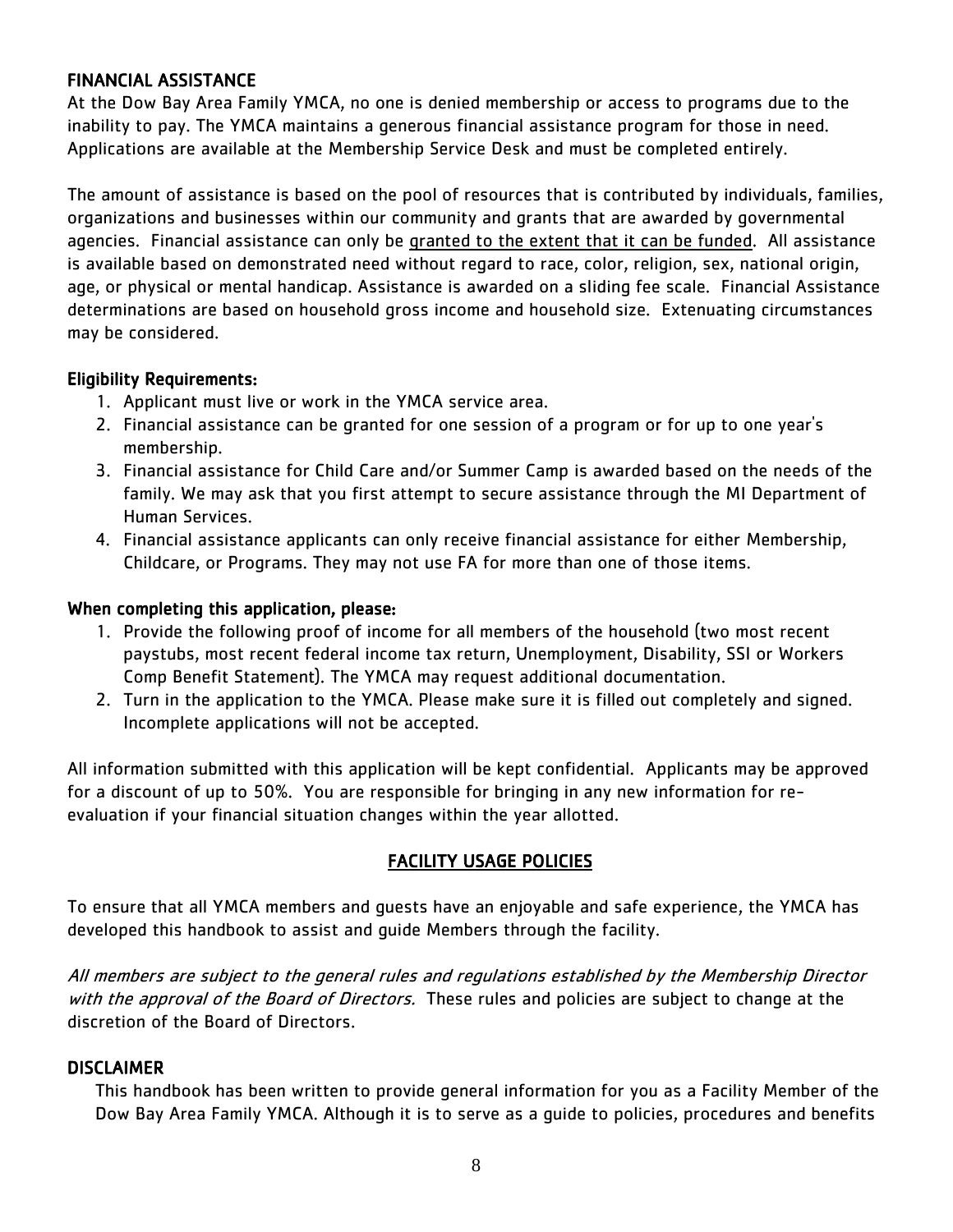of membership, it is subject to change at any time at the discretion of the administration. No section of this handbook shall be interpreted as a contract between the YMCA and its members.

# GENERAL:

- Age restrictions on certain areas in the facility may apply.
- All youth members under 13 must be supervised by a parent or guardian at all times while using the YMCA facilities unless they are participating in a scheduled class or program, or if the facility is scheduled for their use including KidZone.
- Pets are not permitted in the facility or on the grounds unless part of an approved scheduled YMCA program, or is certified to assist those with special needs.
- Report any damaged equipment or maintenance problems to the Fitness Floor staff so that a repair request can be completed.
- YMCA staff may refuse admittance and/or participation of any person who does not provide proper identification when requested.

# HEALTH & WELLNESS CENTER

- Youth members age 10 to 12 may use the cardio equipment and Cybex weight machines under the direct supervision of a parent or guardian.
- Youth members age 13 and older may use the cardio equipment and Cybex weight machines independently as long as safety protocols are follwed.
- Youth members age 16 and over may use the free-weights.

# WALKING/JOGGING TRACK

- Adult members may use the Walking/Jogging Track at will.
- Youth members age 10 and under may use the track under the direct supervision of a parent or during scheduled program times.

# COURTS

- Adult members may use the courts at will (outside of scheduled YMCA programs).
- Youth members under 13 may use the courts under the direct supervision of a parent or during scheduled program times.
- Members and guests can rent out equipment for courts from the Member Service Desk. Members and guests MUST provide their membership ID card or a photo ID to rent equipment. Any equipment that is not returned is subject to a replacement fee.

# AQUATIC CENTER

- All children under 13 who do not pass the swim test must a have a parent or guardian within arms reach to use the Aquatic Center. Parents must be present for the swim test.
- Youth member's age 13 and older must have a parent on the pool deck unless they pass a swim test.
- Swim wear must be worn at all times in the pool, no street clothes are allowed in the pool.

## HOT TUB

- Adult members may use the spa as scheduled.
- Children age 3 and younger are not allowed to use the spa.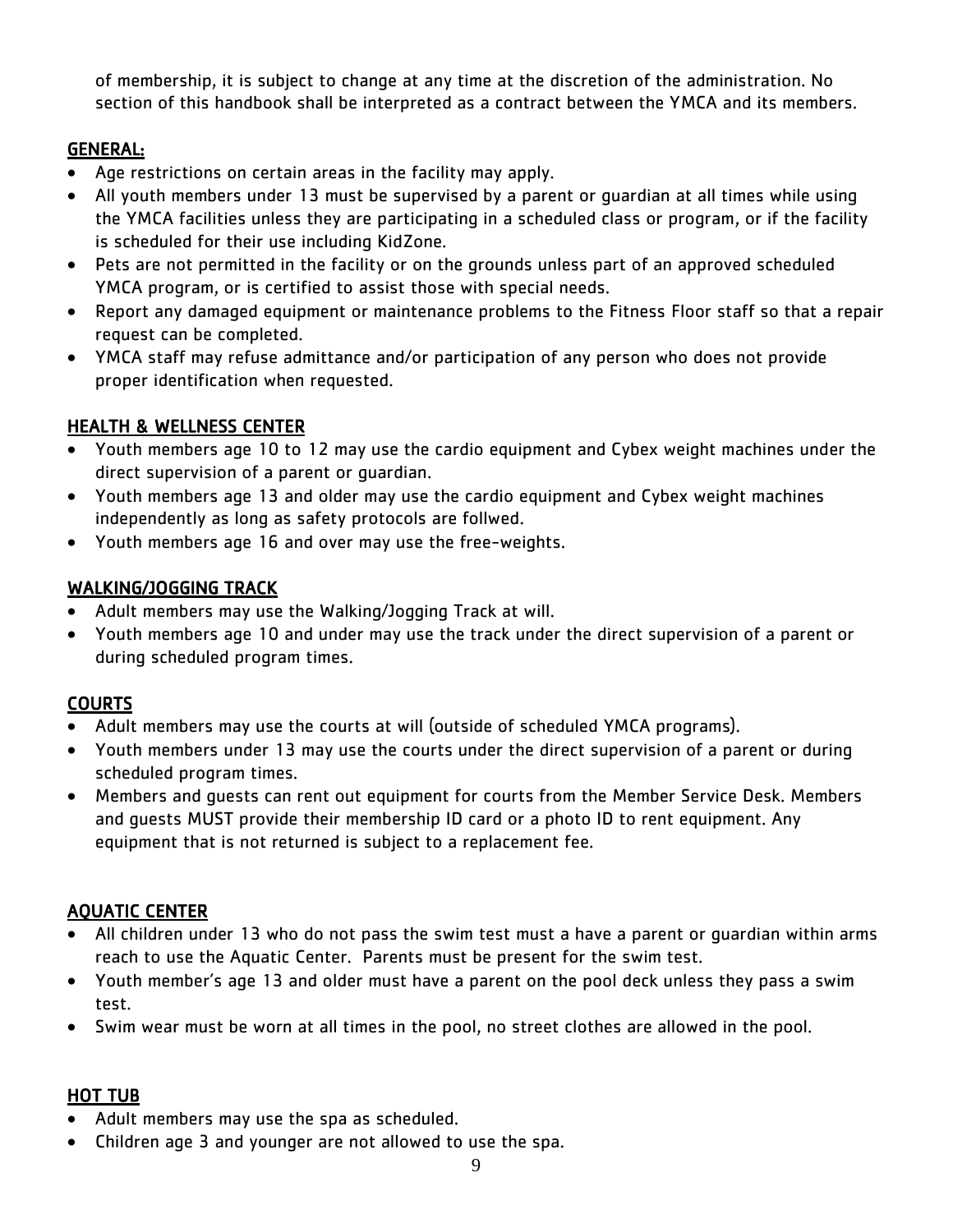- Youth member's age 12 and younger must have a parent/guardian present to utilize the spa.
- Swimsuits must be worn at all times in hot tub, steam room, and sauna.

## DAYS/HOURS OF OPERATION

Members must vacate the building by closing time each day and arrive no earlier than opening time. (An exception applies for those involved in a special event.)

Some YMCA amenities close 15 to 30 minutes before the building is closed to allow YMCA staff to secure all areas and allow time for users to change before the building closes.

## CLOSINGS

There may be times when we will need to close certain areas of the facility for maintenance or special events. We will strive to reopen these areas as quickly as possible. In the event of an emergency or inclement weather, the Dow Bay Area Family YMCA reserves the right to close its facility to ensure the safety of its staff and members.

## SCHEDULES

Each area in the YMCA has a session schedule of activities which is available in the main lobby and on the website [www.ymcabaycity.org.](http://www.ymcabaycity.org/)

The YMCA reserves the right to change facility schedules without prior notice. Some hours of operation and areas of the building are scheduled for the exclusive use of specific groups.

## STATEMENT FOR PREVENTION OF CHILD ABUSE

A principal endeavor of the YMCA is to provide a healthy atmosphere for the growth and development of youth and children. Child abuse is mistreatment or neglect of a child by parent(s) or others resulting in injury or harm. Abuse may be physical, verbal, emotional, or sexual and can lead to severe emotional, physical and behavioral problems. The mistreatment or neglect of children is of primary concern to the YMCA. Because of its concern for the welfare of children and youth, the YMCA has developed policies, standards, guidelines, and training to aid in the detection and prevention of child abuse. In addition, employees and volunteers are screened and background checks are conducted. Employees and volunteers who have contact with children and youth receive training in recognizing, reporting and preventing child abuse, which includes training in recognizing signs that a child is being "groomed" for abuse.

The employees of the Dow Bay Area Family YMCA are mandated, by state law, to report any suspected cases of child abuse or neglect to the appropriate authorities for investigation.

## REGISTERED SEX OFFENDER POLICY

In the interest to maintain an environment that is safe for members, employees, and visitors, the Dow Bay Area Family YMCA reserves the right to prohibit access to its facilities and/or grounds to registered sex offenders. Any Individual known to be listed on any state or national sexual offender registry can be denied access to the YMCA.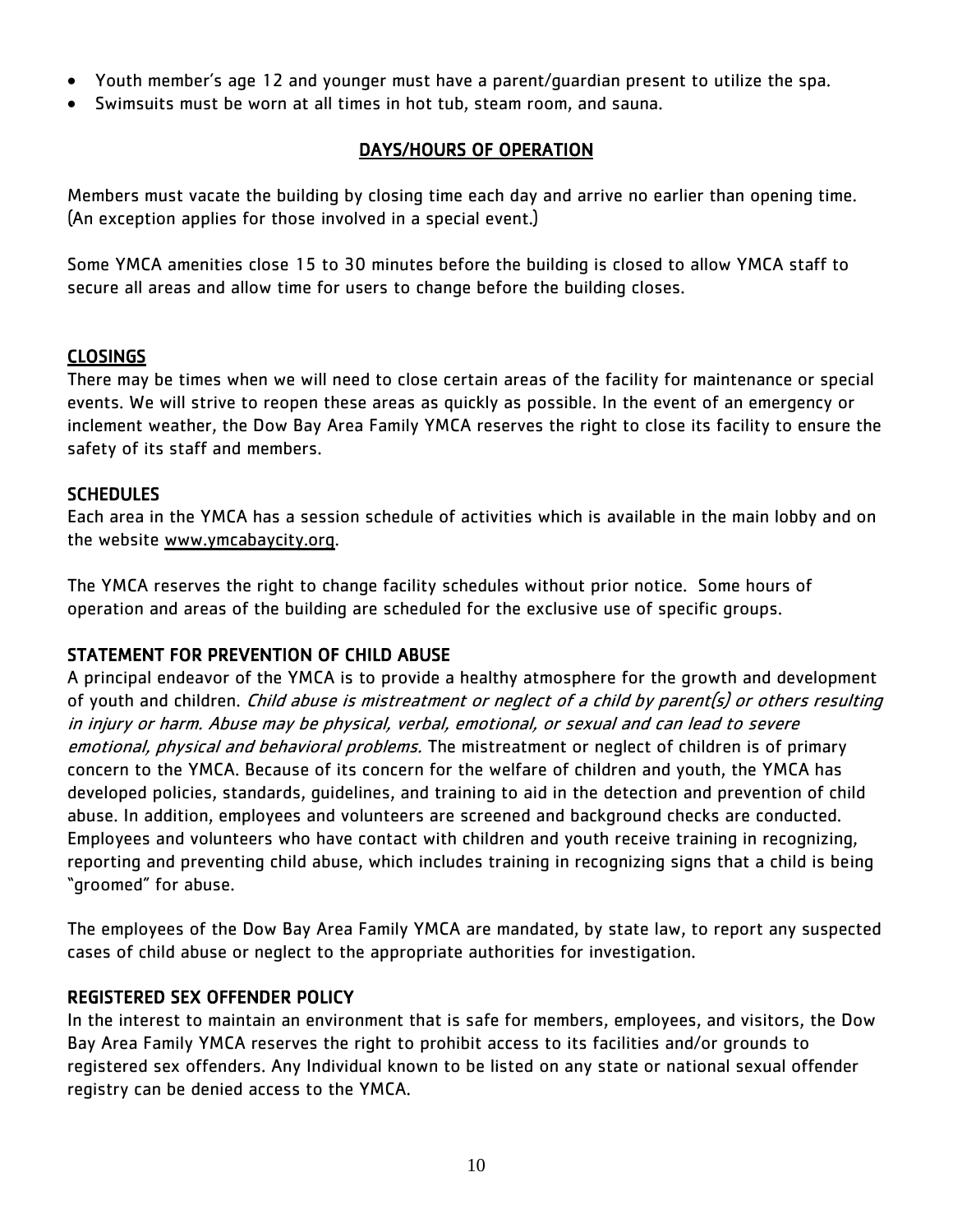# VISUAL RECORDING DEVICES AND CELL PHONE POLICY

Anyone caught taking inappropriate pictures of another person without their permission or knowledge will be prosecuted to the full extent of the law, and may have their membership/program privileges terminated by the CEO of the Dow Bay Area Family YMCA.

Cell phone usage is not allowed in any locker room or bathrooms in accordance with the Video Voyeurism Prevention Act of 2004.

The YMCA occasionally takes pictures of members and participants to use in various marketing materials. If a Member does not wish themselves or family members to be photographed, please step out of the photo or notify photographer before the photo is taken.

Report concerns immediately to any staff in the facility.

### POSTED MATERIAL

Non-YMCA material may be posted in the YMCA with the permission of the Membership and Marketing Director.

### PERSONAL TRAINERS, COACHES, AND SWIM INSTRUCTORS

YMCA employees are available for personal instruction and coaching in fitness and aquatics. Private trainers, coaches, private swim instructors, and other independent contractors are prohibited from conducting business on YMCA property.

### BUILDING ACCESS

When a member, program participant, spectator or guest enters the YMCA, he or she must check in at the Membership Service Desk. All members receive new membership cards when joining the Dow Bay Area Family YMCA and are required to bring them each time they use the facility. Members with cards must swipe them through a card reader, which will display their photo and staff will grant them access into the program areas of the facility. Members who do not have their cards need to stop at the Membership Service Desk so the staff person or volunteer can manually check them into the building through the computerized access system.

Individuals of any age who are not members of the Dow Bay Area Family YMCA but wish to use the facility are required to present a picture identification card and pay the appropriate fee at the Member Service Desk prior to entering the facility.

### PARKING

Members and program participants may park in the YMCA parking lots only while using the facility. Handicap parking is for those with a State issued handicap stickers. Senior Citizen parking is reserved for those 65 and older.

The Child Care Drop-Off/Pick-Up Area is short-term parking for parents/guardians of children enrolled in the YMCA childcare program between the hours of 7am and 6pm.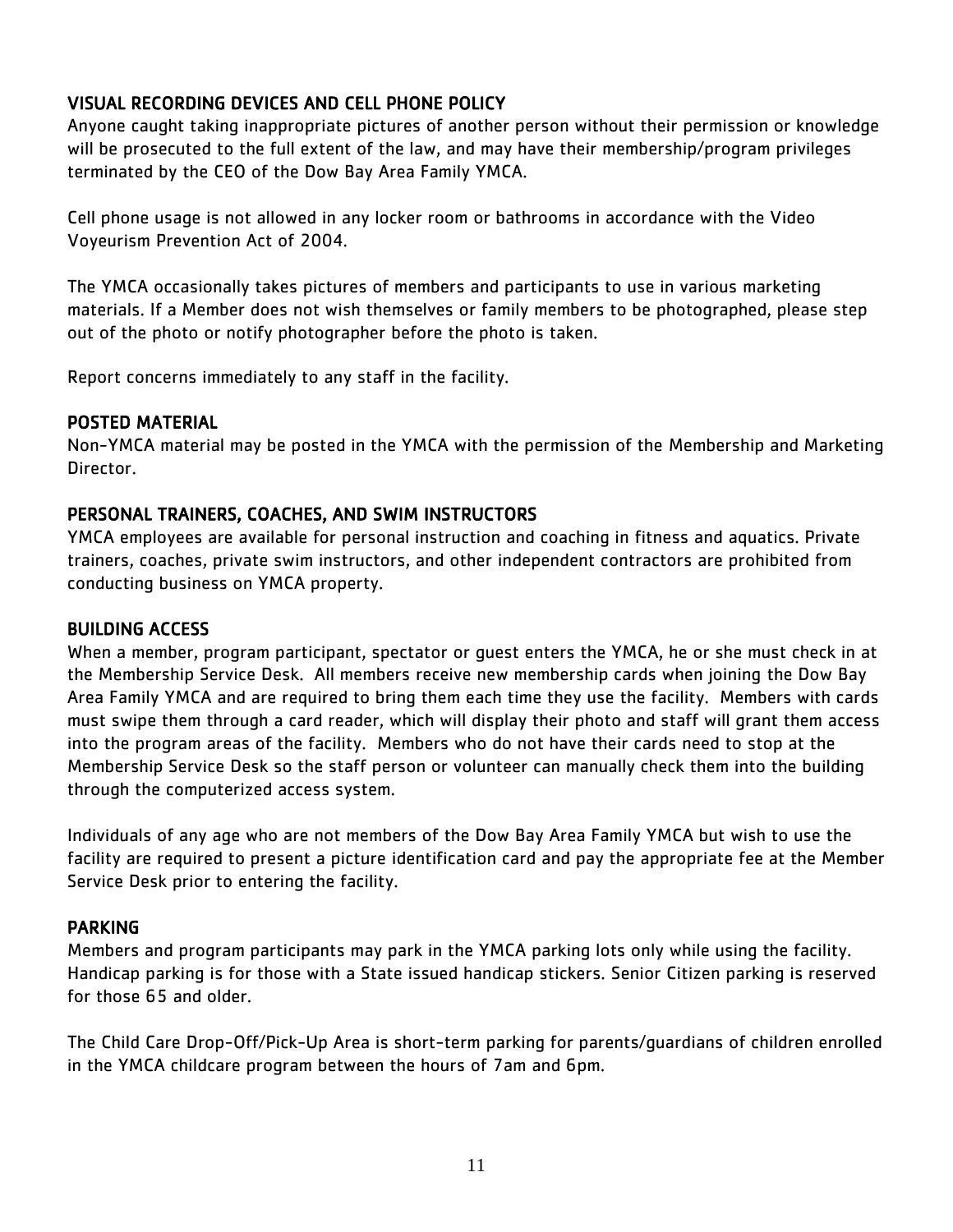## ADA COMPLIANCE

The Dow Bay Area YMCA facility is completely handicap accessible. If a Member is in need of special assistance, please call 989-895-8596 so that the YMCA may do its best to accommodate the Member.

#### **MERCHANDISE**

The YMCA has a limited number of items for sale to YMCA members and the general public. See the Membership Service Desk for details.

#### INFORMATION AND SUGGESTIONS

Information regarding all YMCA programs and activities are available by contacting the YMCA during regular operating hours at 989-895-8596.

The Dow Bay Area Family YMCA maintains a website **www.ymcabaycity.org** as another option for membership and program information. Applications for membership and other special events can be accessed and printed for each members convenience.

This is everyone's YMCA. Please make concerns, comments, and other ideas known. Member suggestions cards are available at the Member Service Desk. The YMCA will acknowledge each comment and respond appropriately.

#### E-MAIL

YMCA Employee Email Addresses can be found under "About Us" on the YMCA website [www.ymcabaycity.org.](http://www.ymcabaycity.org/) For general information or to express a complaint or concern, e-mail the YMCA at [info@ymcabaycity.org.](mailto:info@ymcabaycity.org)

### **TELEPHONE**

Phones at the Membership Service Desk are for YMCA business and emergency use only.

As a convenience for parents, a special "Call Home Phone" is located at the Membership Service Desk for the purpose of allowing youth members of the YMCA to call home (local calls only) to be picked up at the end of their class or activity. This phone may be used only with the permission of the Membership Service Desk staff that will also monitor the call.

### VALUABLES - LOCKS

The YMCA strives to be a safe and secure facility. Security of personal items is the responsibility of the owner of the items. The YMCA does not provide locks and is not responsible for lost, damaged or stolen items. Locks are available for purchase at the Member Service Desk.

Valuables should not be brought into the YMCA. Personal items should not be left unsupervised at any time. Please leave valuables at home. The YMCA strongly suggests that each member use a secure lock on lockers in all changing facilities. The Y asks that members bring in their own locks. Any locks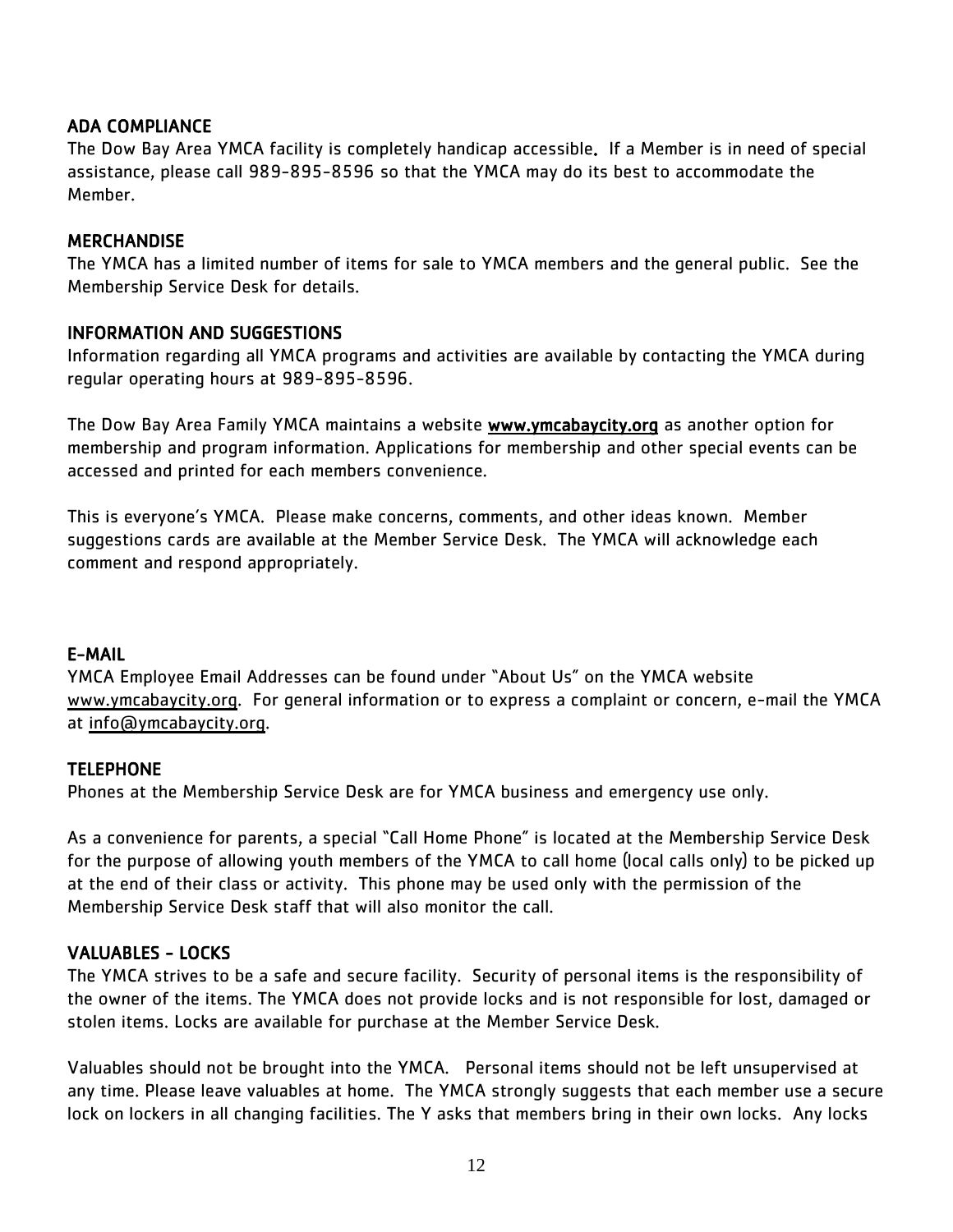left on overnight may be removed and the contents of the locker will be placed in lost and found. The YMCA is not responsible for the replacement of cut locks.

### LOST AND FOUND

The YMCA will hold lost and found articles for 30 days. If unclaimed, they will be donated to a local charity. Please see the Membership Service Desk staff to look in the YMCA lost and found box.

### INSURANCE/INJURY

Each person, as a member or visitor, is solely responsible for any personal injuries or losses sustained while on any YMCA property.

It is strongly encouraged and recommended that each Member consult a doctor prior to the start of any exercise program and, particularly if at a higher risk, have a physical examination prior to participation. The YMCA strongly recommends that all members carry their own accident and health insurance in the event of accidental injury.

The YMCA is not responsible for any claims, for whatever reason, caused by participation. As a participant, each member should be aware that there is a risk of personal injury due to the inherent nature of physical activity.

Certain YMCA programs may require medical screening and/or physician's approval prior to participation. A pre-participation medical checkup and/or annual medical evaluation by a physician are strongly recommended for participation in YMCA physical fitness activities.

## MEDICATIONS

No medications of any type will be administered to members/individuals on any YMCA property except in the child care center as approved by the MI Child Care Licensing regulations.

## **EMERGENCIES**

All emergencies and injuries *must* be reported to a YMCA employee immediately. AED's and first aid kits are located throughout the building at designated areas; Membership Service Desk, Fitness Floor, and pool deck.

YMCA staff will page individuals for emergencies.

## PROGRAM INFORMATION

### FREE PROGRAMS

Adult and family memberships include a number of programs at no additional cost. Restrictions to these offerings are:

- 1. If the class has a sign-up list, waiting lists will be maintained for classes reaching their maximum level of participation.
- 2. Members may forfeit program registration privileges for failure to attend programs for which they are registered.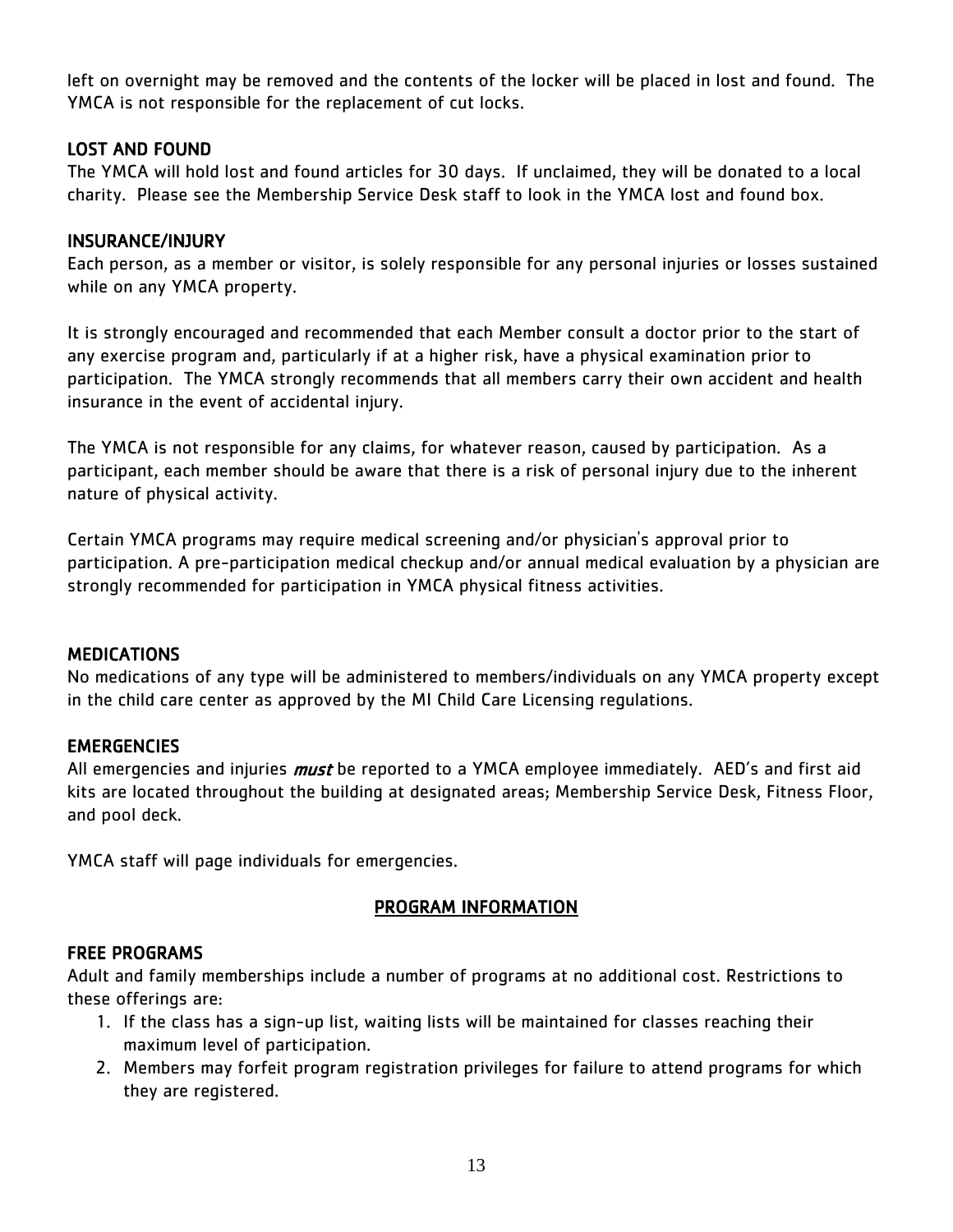### CLASS HOURS AND TIMES

The YMCA will make efforts to have all class times and scheduled hours published in the YMCA program and membership brochure. All participants must to be on time, dressed appropriately, and ready to begin classes. Parents are required to accompany children under the age of 13 to their classes and to be promptly picking the child up at the time when the class finishes.

#### PROGRAM REGISTRATION POLICY

Members and Prospective Members in good standing may register for programs at the Membership Service Desk. Full payment is expected and due at the time of registration. Classes are subject to minimum and maximum enrollment. Waiting lists are established for maximum enrolled classes. Age for class participation is the age as of the first day of class. Due to the popularity of classes, the YMCA does not hold registration spots.

#### MAKE UPS

No make-ups are held if a class is missed due to sickness or personal reasons in any case. If a class date falls on a day the YMCA is closed, no class is held.

All class times and scheduled hours are published within the seasonal program guide under their respective topic areas. The YMCA encourages all participants to be on time and ready to begin classes at the starting time. Scheduling is strictly adhered to and there is no provision for class extension time. Parents are required to accompany children under the age of 10 to their classes and to be there at release time.

### LATE PROGRAM REGISTRATION

Late program registrations will only be accepted for the first two (2) weeks of a program session unless approved by the designated director responsible for the class.

### MEMBERS MAY REGISTER:

- $\triangleright$  In person at the Membership Service Desk
- > Online at [www.ymcabaycity.org](http://www.ymcabaycity.org/)

### PROGRAM CANCELLATION POLICY

The YMCA reserves the right to change building schedules, fees, and membership rates without notice, as well as cancel programs due to insufficient enrollment. When events beyond the YMCA's control causes a program cancellation such as holidays, inclement weather, instructor illness, etc., no refund, credit, or make-up class is guaranteed.

Weather related closings will be broadcast on local radio/television stations and via mobile app.

### REFUND/CREDIT POLICY

Class and program fees are non-refundable except under the following conditions:

- 1. Classes canceled by the YMCA will be fully refunded.
- 2. No refunds or credits will be given after the class has met, except for medical emergencies.